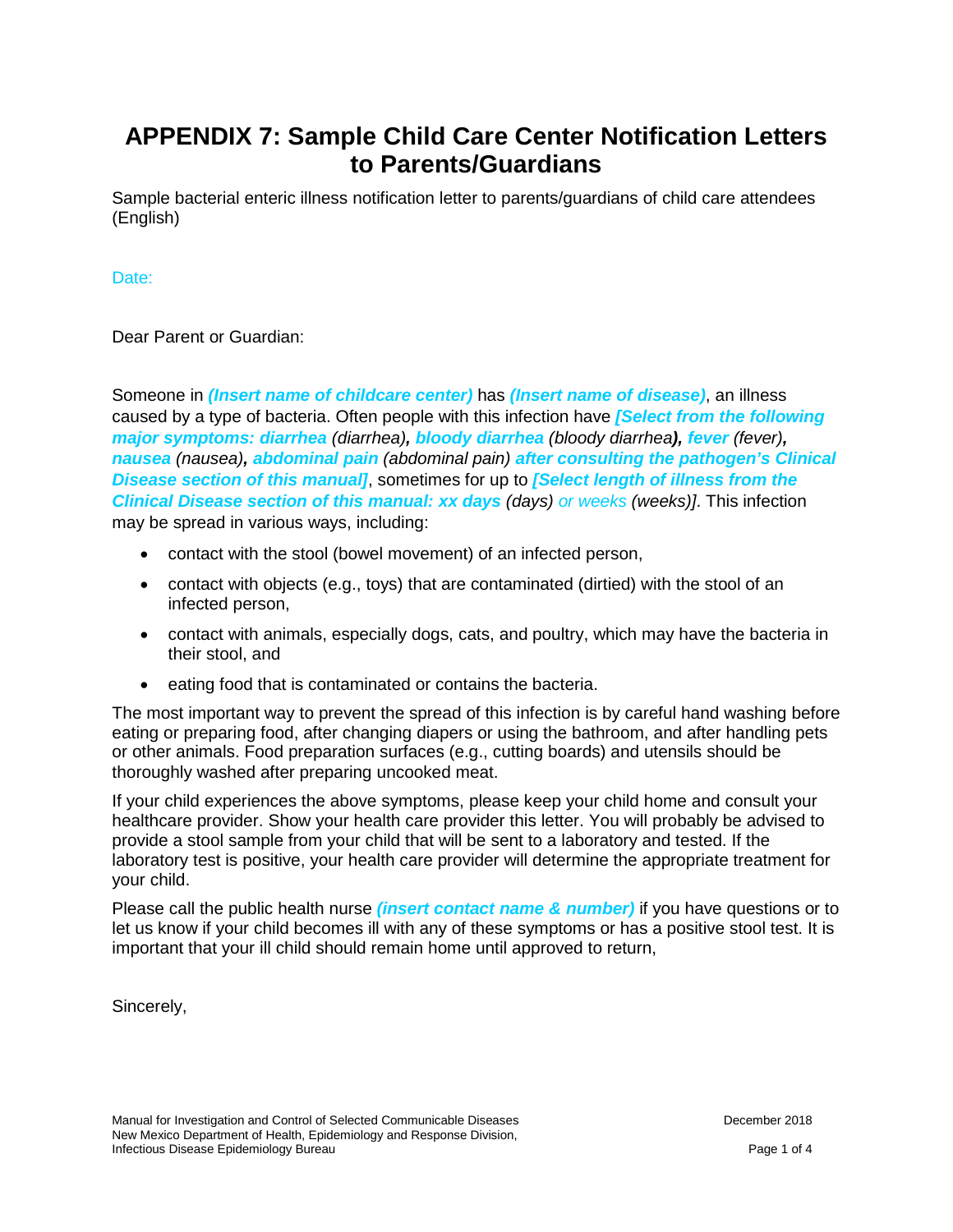Sample bacterial enteric illness notification letter to parents/guardians of childcare attendees (Spanish)

#### Date:

Estimado padre de familia o guardián:

Alguna persona en *(Insert name of childcare center)* ha tenido *(Insert name of disease)*, la cual es una enfermedad causada por un tipo de bacteria. La mayoría de la gente con esta infección tiene: *[Select from the following major symptoms: diarrhea (diarrea), bloody diarrhea (diarrea con sangre), fever (fiebre), nausea (náusea), abdominal pain (dolor abdominal) after consulting the pathogen's Clinical Disease section of this manual]*, algunas veces hasta por *[Select length of illness from the Clinical Disease section of this manual: xx days (días) or weeks (semanas)]*. Esta infección puede propagarse de varias maneras, incluyendo:

- Contacto con las heces (movimiento de los intestinos) de una persona infectada.
- Contacto con objetos (p.ej., juguetes) que están contaminados (sucios) con las heces de una persona infectada.
- Contacto con animales, especialmente perros, gatos y aves que pueden tener la bacteria en sus heces, y
- por comer alimentos que están contaminados o que tienen la bacteria.

La manera más importante de prevenir que se propague esta infección es lavándose las manos cuidadosamente antes de comer o de preparar los alimentos, después de cambiar pañales o de usar el baño, y después de haber acariciado a las mascotas o a otros animales. Las superficies donde se prepara la comida (p. ej. Las tablas para picar), y los utensilios que se usan deben de ser lavados a fondo después de preparar carne cruda. El centro de cuidados para niños vigila cuidadosamente estas prácticas higiénicas y continuará haciéndolo.

Si nota que su niño muestra los síntomas que se mencionan arriba, por favor déjelo en la casa y consulte a su médico. Muéstrele esta carta. Probablemente se le aconsejará que entregue una muestra de las heces de su niño para que la puedan estudiar. Si el resultado es positivo, su médico determinará el tratamiento apropiado para su niño.

Por favor llame a su enfermera de salud pública *(insert contact name & number)* si usted tiene preguntas o para que nos informe si su niño se enferma con cualquiera de estos síntomas, o si el resultado de la prueba de sus heces es positivo. Es muy importante que su niño permanezca en la casa hasta que ella o él ya no tengan fiebre ni diarrea.

Atentamente,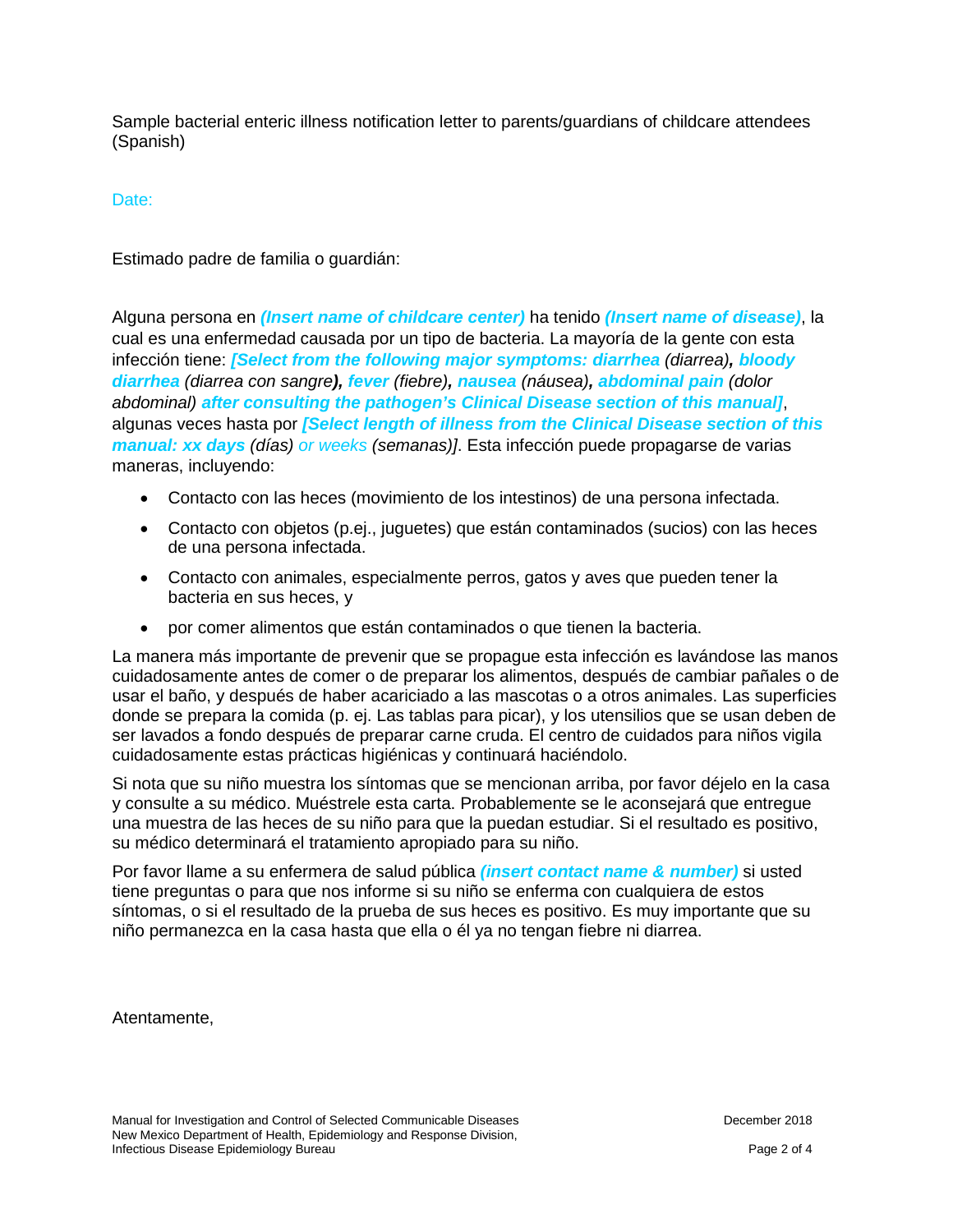Sample parasitic enteric illness notification letter to parents/guardians of childcare attendees (English)

## Date:

Dear Parent or Guardian:

Someone in *(Insert name of childcare center)* has *(Insert name of disease)*, an illness caused by a type of parasite. Most people with this infection have *[Select from the following major symptoms: diarrhea (diarrhea), bloody diarrhea (bloody diarrhea), fever (fever), nausea (nausea), abdominal pain (abdominal pain) after consulting the pathogen's Clinical Disease section of this manual]*, sometimes for up to *[Select length of illness from the Clinical Disease section of this manual: xx days (days) or weeks (weeks)]*. This infection may be spread in various ways, including:

- contact with the stool (bowel movement) of an infected person,
- contact with objects (e.g., toys) that are contaminated (dirtied) with the stool of an infected person,
- contact with animals which may have the parasite in their stool,
- eating food that is contaminated or contains the parasite, and
- water, especially in recreational settings (e.g., play tables or pools), that contains the parasite

The most important way to prevent the spread of this infection is by careful hand washing before eating or preparing food, after changing diapers or using the bathroom, and after handling pets or other animals. Food preparation surfaces (e.g., cutting boards) and utensils should be thoroughly washed after preparing uncooked meat. The childcare center carefully monitors these practices and will continue to do so.

If your child experiences the above symptoms, please keep her/him home and consult your healthcare provider. Show your health care provider this letter. You will probably be advised to provide a stool sample from your child so that it can be tested. If the test is positive, your health care provider will determine the appropriate treatment for your child.

Please call the public health nurse *(insert contact name & number)* if you have questions or to let us know if your child becomes ill with any of these symptoms or has a positive stool test. It is important that your child remain home until she or he no longer has fever or diarrhea.

Sincerely,